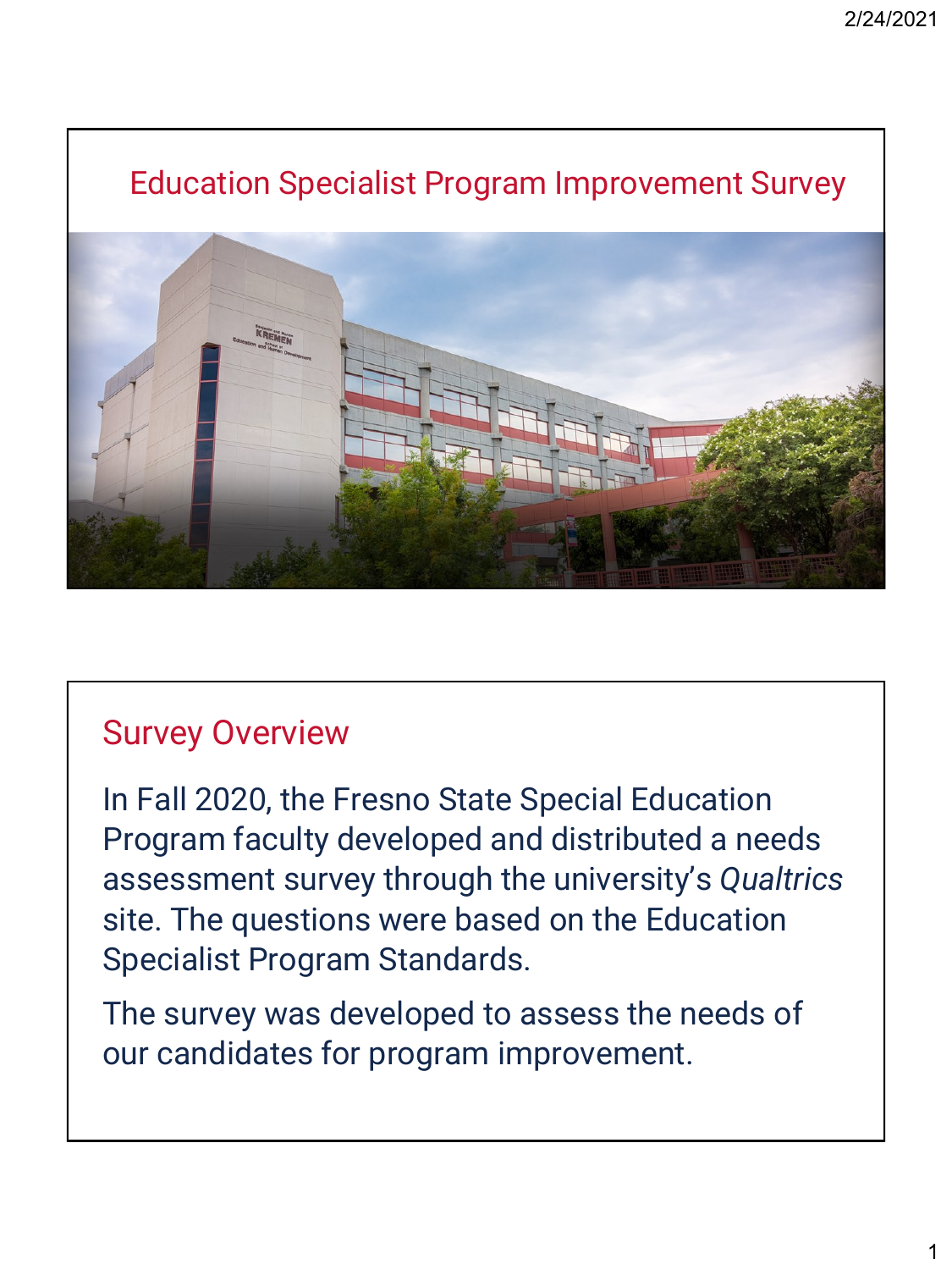## **Demographics**

The survey link invitation was sent to the following student subgroups:

- Ninety-seven [97] currently enrolled Education Specialist and Dual [Multiple Subject and Education Specialist] Credential candidates currently enrolled in special education coursework.
- Twenty-four [24] program completers from one to three semesters out of the program.
- A total of one hundred twenty-one [121] candidates were invited to complete the survey over the course of the semster.

### Survey Content

Fifteen questions were developed and rated using a four point Likert rating scale. The response choices included:

- None
- A little more
- Some more
- A lot more

One open-ended comment question was included.

Of the one hundred twenty-one [121] candidates surveyed, thirtythree [33] responded.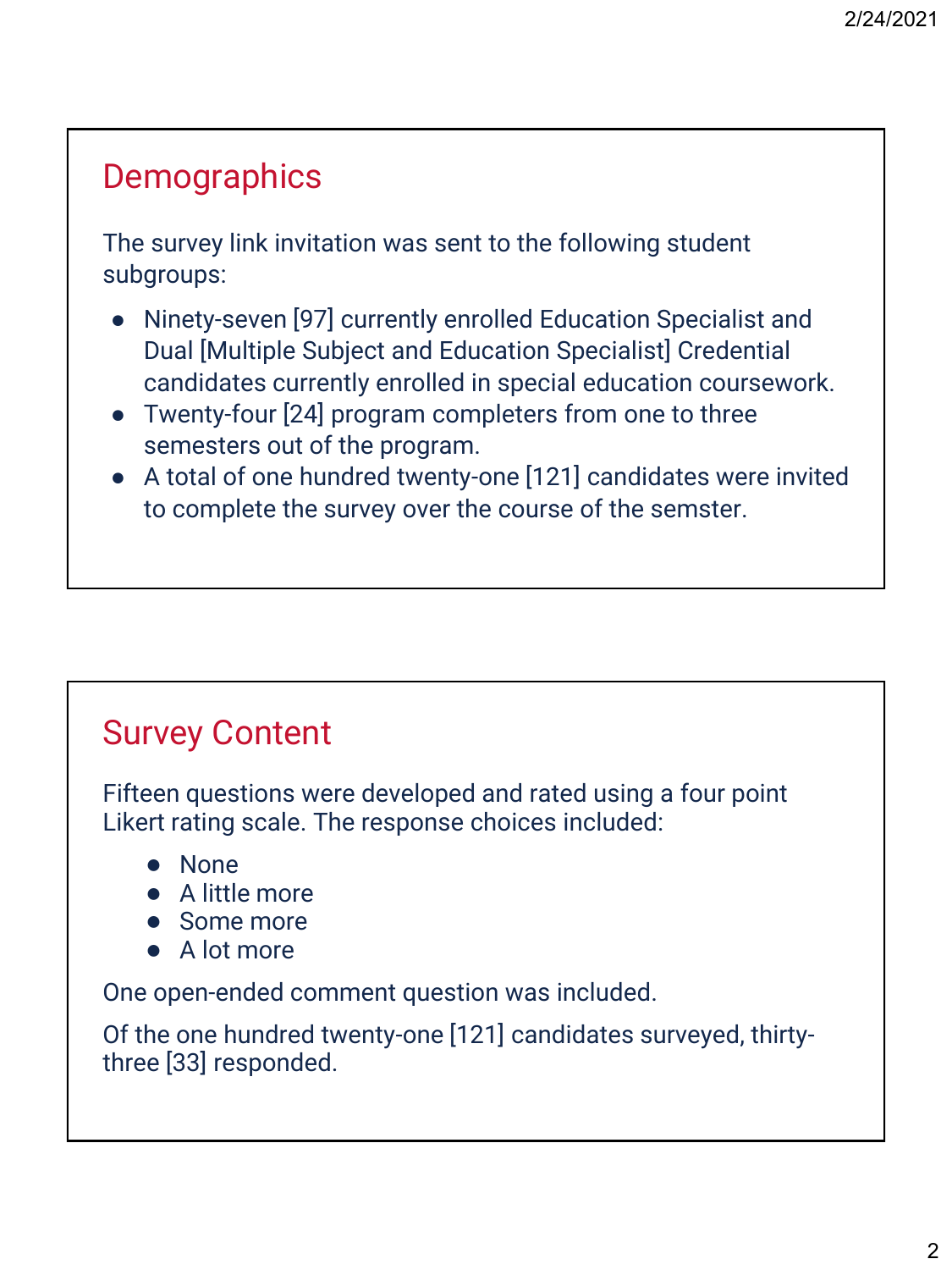

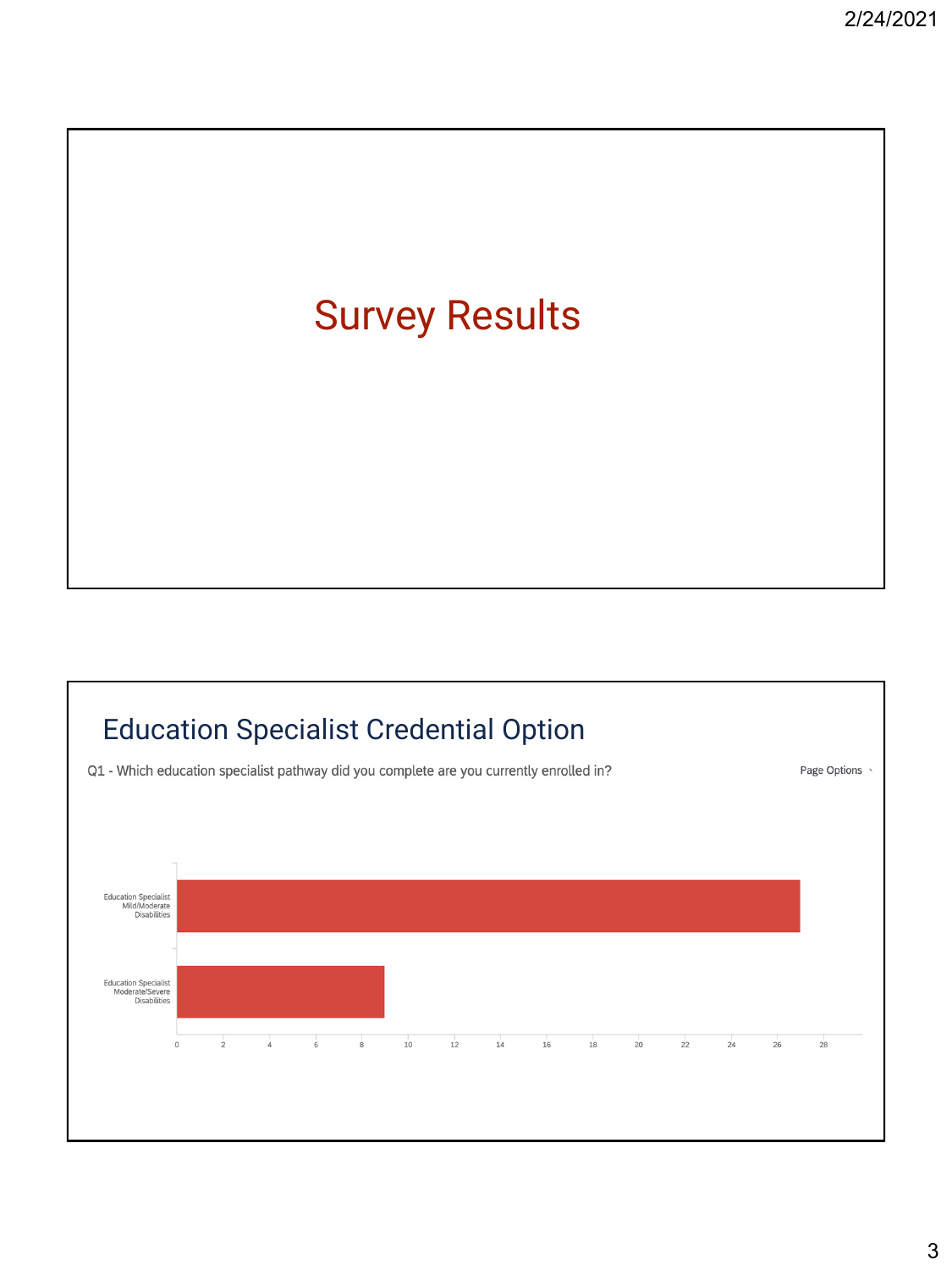

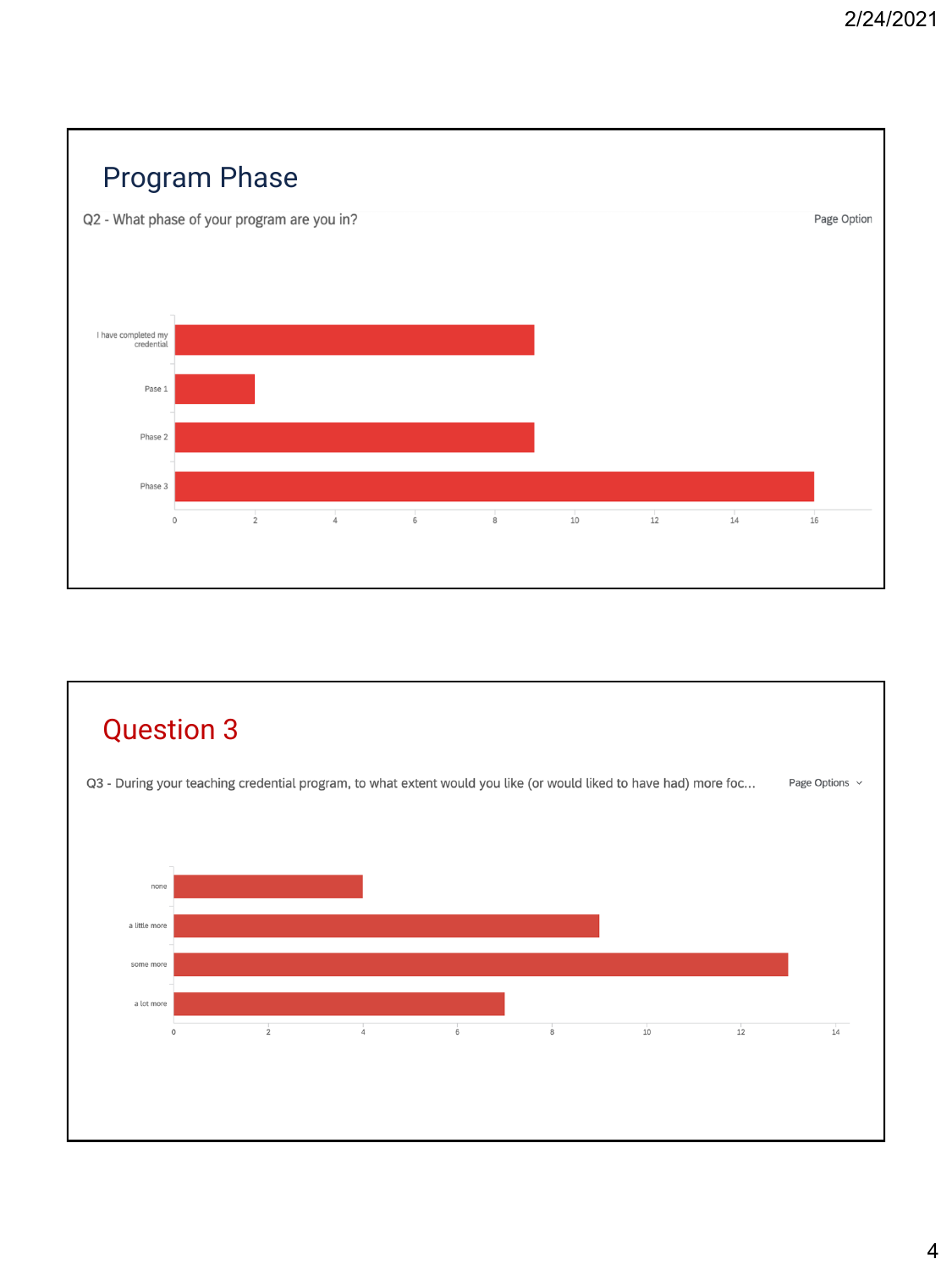

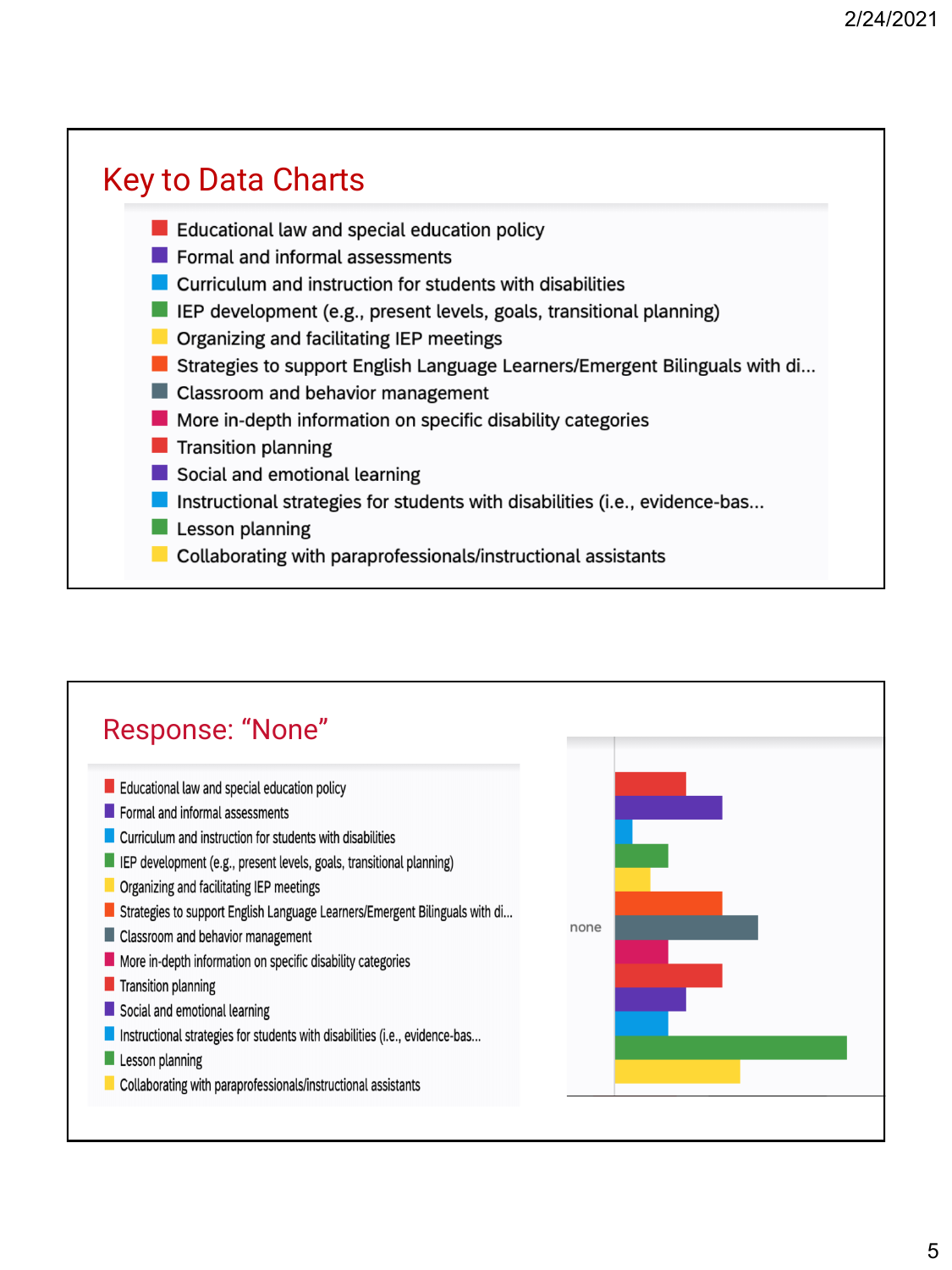

#### Response: "Some More"Educational law and special education policy  $\blacksquare$  Formal and informal assessments Curriculum and instruction for students with disabilities E IEP development (e.g., present levels, goals, transitional planning) Organizing and facilitating IEP meetings Strategies to support English Language Learners/Emergent Bilinguals with di... some more Classroom and behavior management More in-depth information on specific disability categories Transition planning Social and emotional learning Instructional strategies for students with disabilities (i.e., evidence-bas... Lesson planning Collaborating with paraprofessionals/instructional assistants